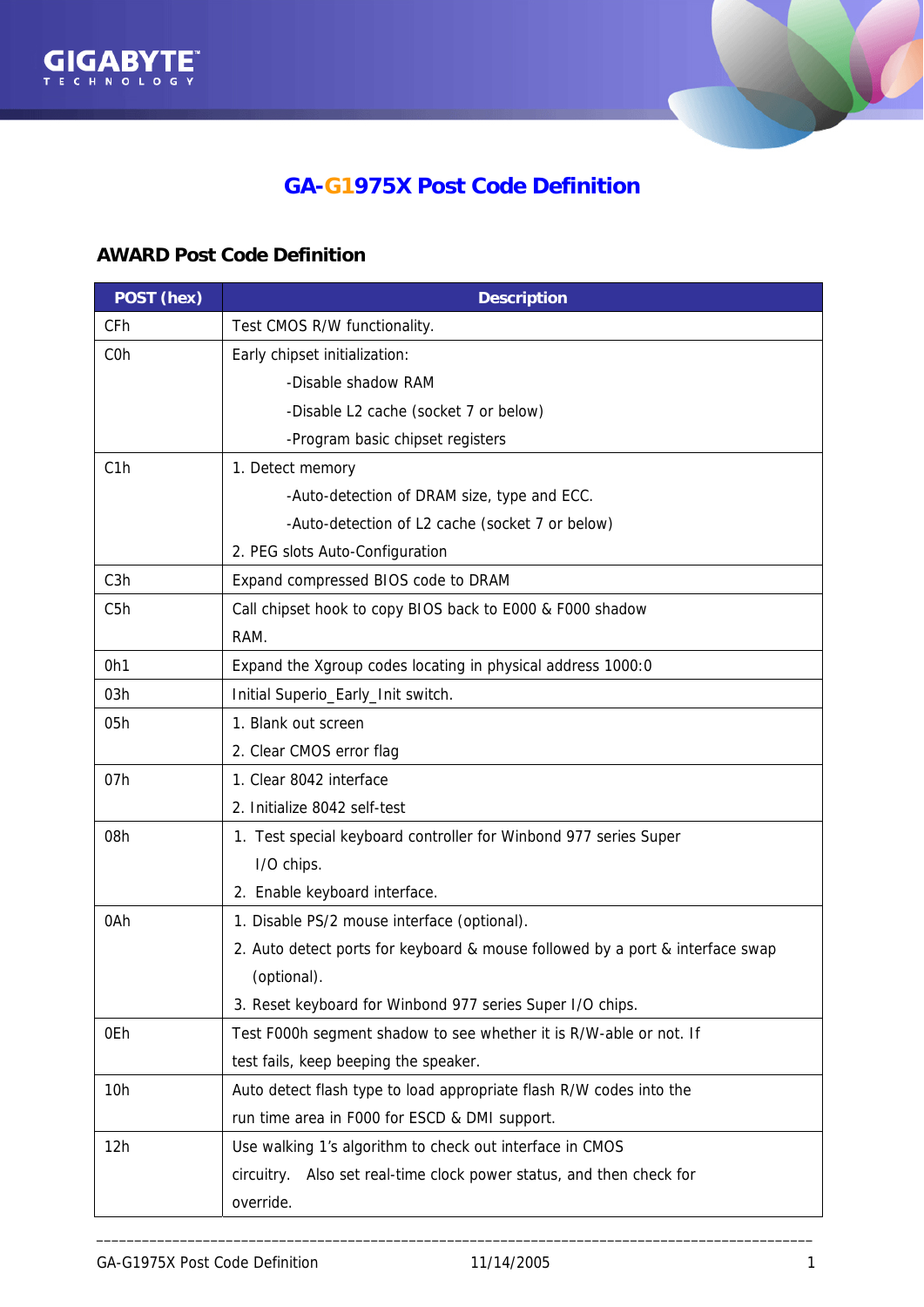

| POST (hex) | <b>Description</b>                                                                    |
|------------|---------------------------------------------------------------------------------------|
| 14h        | Program chipset default values into chipset. Chipset default                          |
|            | values are MODBINable by OEM customers.                                               |
| 16h        | Initial Early_Init_Onboard_Generator switch.                                          |
| 18h        | Detect CPU information including brand, SMI type (Cyrix or                            |
|            | Intel) and CPU level (586 or 686).                                                    |
| 1Bh        | Initial interrupts vector table. If no special specified, all H/W                     |
|            | interrupts are directed to SPURIOUS_INT_HDLR & S/W                                    |
|            | interrupts to SPURIOUS_soft_HDLR.                                                     |
| 1Dh        | Initial EARLY_PM_INIT switch.                                                         |
| 1Fh        | Load keyboard matrix (notebook platform)                                              |
| 21h        | HPM initialization (notebook platform)                                                |
| 23h        | 1. Check validity of RTC value:                                                       |
|            | e.g. a value of 5Ah is an invalid value for RTC minute.                               |
|            | 2. Load CMOS settings into BIOS stack. If CMOS checksum fails, use default value      |
|            | instead.                                                                              |
|            | 3. Prepare BIOS resource map for PCI & PnP use. If ESCD is valid, take into           |
|            | consideration of the ESCD's legacy information.                                       |
|            | 4. Onboard clock generator initialization. Disable respective clock resource to empty |
|            | PCI & DIMM slots.                                                                     |
|            | 5. Early PCI initialization:                                                          |
|            | -Enumerate PCI bus number                                                             |
|            | -Assign memory & I/O resource                                                         |
|            | -Search for a valid VGA device & VGA BIOS, and put it                                 |
|            | into C000:0.                                                                          |
| 25h        | PCI Bus Initialization                                                                |
| 26h        | Init clock Generator                                                                  |
| 27h        | Initialize INT 09 buffer                                                              |
| 29h        | 1. Program CPU internal MTRR (P6 & PII) for 0-640K memory address.                    |
|            | 2. Initialize the APIC for Pentium class CPU.                                         |
|            | 3. Program early chipset according to CMOS setup. Example: onboard IDE controller.    |
|            | 4. Measure CPU speed                                                                  |
| 2Bh        | Invoke video BIOS.                                                                    |
| 2Dh        | 1. Initialize multi-language                                                          |
|            | 2. Put information on screen display, including Award title, CPU type, CPU speed      |
| 33h        | Reset keyboard except Winbond 977 series Super I/O chips.                             |
| 3Ch        | <b>Test 8254</b>                                                                      |
| 3Eh        | Test 8259 interrupt mask bits for channel 1.                                          |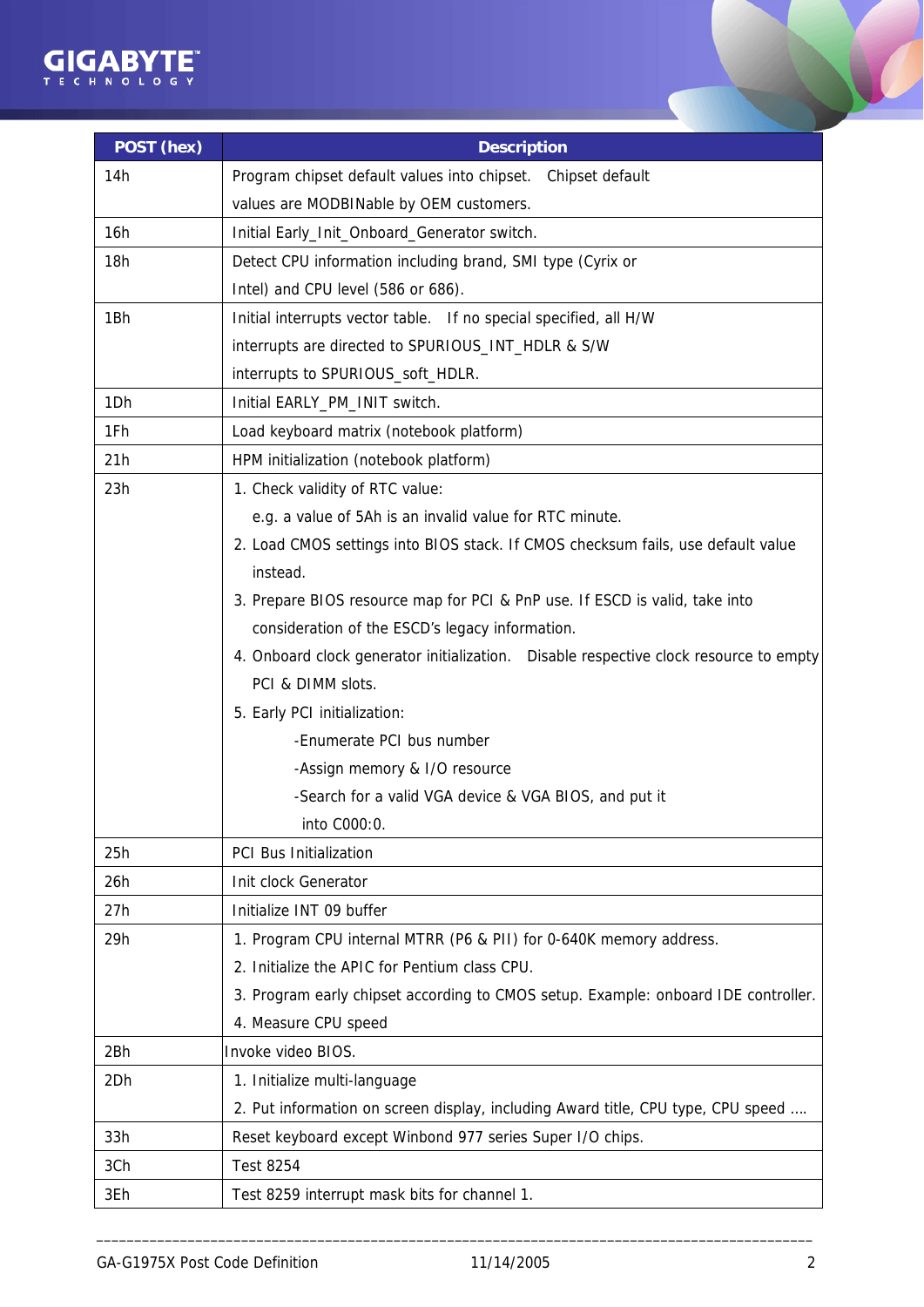

| POST (hex) | <b>Description</b>                                                                     |
|------------|----------------------------------------------------------------------------------------|
| 40h        | Test 8259 interrupt mask bits for channel 2.                                           |
| 43h        | Test 8259 functionality.                                                               |
| 47h        | Initialize EISA slot                                                                   |
| 49h        | 1. Calculate total memory by testing the last double word of each 64K page.            |
|            | 2. Program write allocation for AMD K5 CPU.                                            |
| 4Eh        | 1. Program MTRR of M1 CPU                                                              |
|            | 2. Initialize L2 cache for P6 class CPU & program CPU with proper cacheable range.     |
|            | 3. Initialize the APIC for P6 class CPU.                                               |
|            | 4. On MP platform, adjust the cacheable range to smaller one in case the cacheable     |
|            | ranges between each CPU are not identical.                                             |
| 50h        | <b>Initialize USB</b>                                                                  |
| 52h        | Test all memory (clear all extended memory to 0)                                       |
| 55h        | Display number of processors (multi-processor platform)                                |
| 57h        | 1. Display PnP logo                                                                    |
|            | 2. Early ISA PnP initialization                                                        |
|            | -Assign CSN to every ISA PnP device.                                                   |
| 59h        | Initialize the combined Trend Anti-Virus code.                                         |
| 5Bh        | (Optional Feature)                                                                     |
|            | Show message for entering AWDFLASH.EXE from FDD (optional)                             |
| 5Dh        | 1. Initialize Init_Onboard_Super_IO switch.                                            |
|            | 2. Initialize Init_Onbaord_AUDIO switch.                                               |
| 60h        | Okay to enter Setup utility; i.e. not until this POST stage can users                  |
|            | enter the CMOS setup utility.                                                          |
| 65h        | Initialize PS/2 Mouse                                                                  |
| 67h        | Prepare memory size information for function call:                                     |
|            | INT 15h ax=E820h                                                                       |
| 69h        | Turn on L2 cache                                                                       |
| 6Bh        | Program chipset registers according to items described in Setup &                      |
|            | Auto-configuration table.                                                              |
| 6Dh        | 1. Assign resources to all ISA PnP devices.                                            |
|            | 2. Auto assign ports to onboard COM ports if the corresponding item in Setup is set to |
|            | "AUTO".                                                                                |
| 6Fh        | 1. Initialize floppy controller                                                        |
|            | 2. Set up floppy related fields in 40:hardware.                                        |
| 73h        | (Optional Feature)                                                                     |
|            | Enter AWDFLASH.EXE if:                                                                 |
|            | -AWDFLASH is found in floppy drive.                                                    |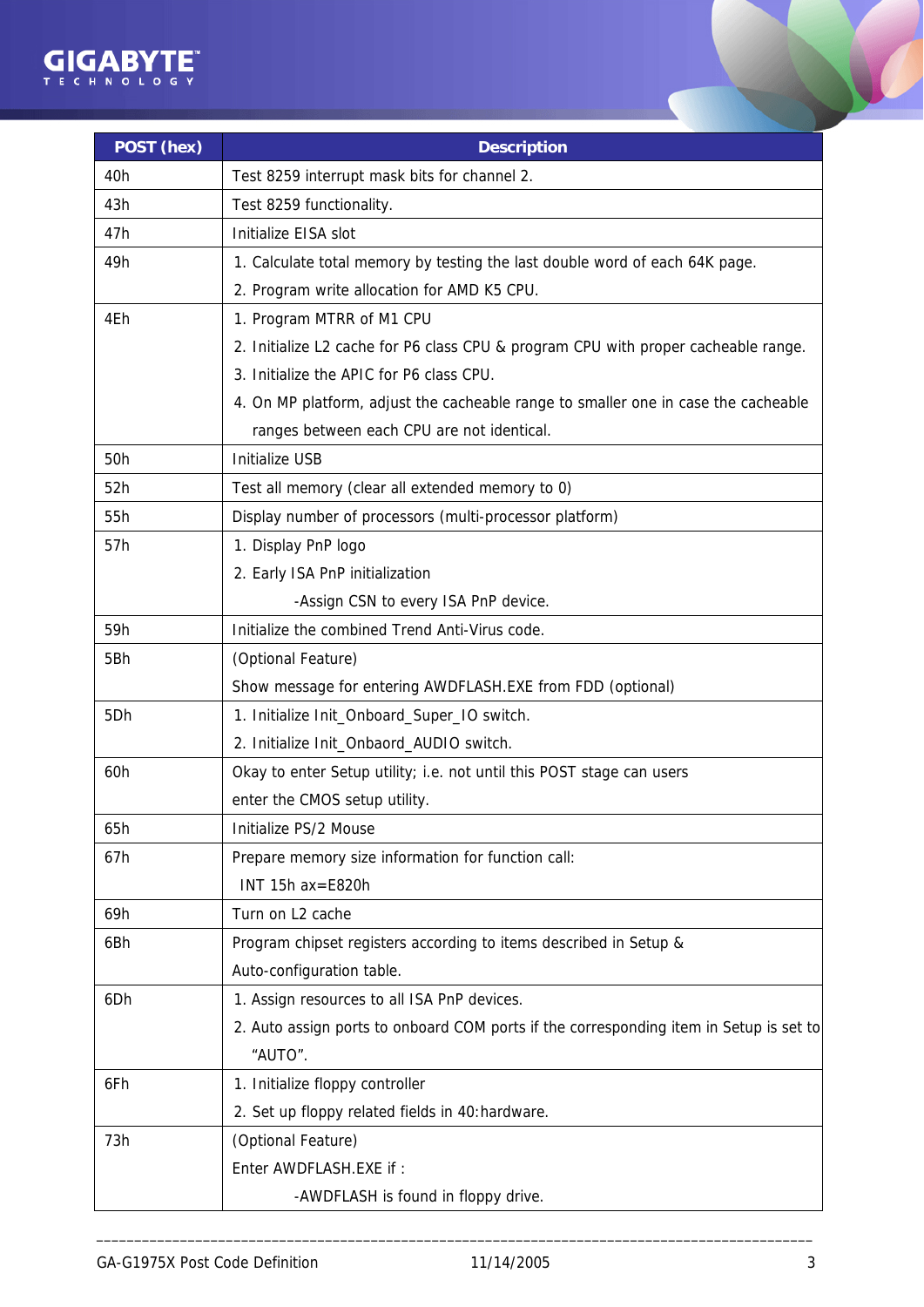

| POST (hex) | <b>Description</b>                                                   |
|------------|----------------------------------------------------------------------|
|            | -ALT+F2 is pressed                                                   |
| 75h        | Detect & install all IDE devices: HDD, LS120, ZIP, CDROM             |
| 77h        | Detect serial ports & parallel ports.                                |
| 7Ah        | Detect & install co-processor                                        |
| 7Fh        | 1. Switch back to text mode if full screen logo is supported.        |
|            | -If errors occur, report errors & wait for keys                      |
|            | -If no errors occur or F1 key is pressed to continue:                |
|            | *Clear EPA or customization logo.                                    |
|            | <b>E8POST.ASM</b><br><b>starts</b>                                   |
| 82h        | 1. Call chipset power management hook.                               |
|            | 2. Recover the text fond used by EPA logo (not for full screen logo) |
|            | 3. If password is set, ask for password.                             |
| 83h        | Save all data in stack back to CMOS                                  |
| 84h        | Initialize ISA PnP boot devices                                      |
| 85h        | 1. USB final Initialization                                          |
|            | 2. NET PC: Build SYSID structure                                     |
|            | 3. Switch screen back to text mode                                   |
|            | 4. Set up ACPI table at top of memory.                               |
|            | 5. Invoke ISA adapter ROMs                                           |
|            | 6. Assign IRQs to PCI devices                                        |
|            | 7. Initialize APM                                                    |
|            | 8. Clear noise of IRQs.                                              |
| 93h        | Read HDD boot sector information for Trend Anti-Virus code           |
| 94h        | 1. Enable L2 cache                                                   |
|            | 2. Program boot up speed                                             |
|            | 3. Chipset final initialization.                                     |
|            | 4. Power management final initialization                             |
|            | 5. Clear screen & display summary table                              |
|            | 6. Program K6 write allocation                                       |
|            | 7. Program P6 class write combining                                  |
| 95h        | 1. Program daylight saving                                           |
|            | 2. Update keyboard LED & typematic rate                              |
| 96h        | 1. Build MP table                                                    |
|            | 2. Build & update ESCD                                               |
|            | 3. Set CMOS century to 20h or 19h                                    |
|            | 4. Load CMOS time into DOS timer tick                                |